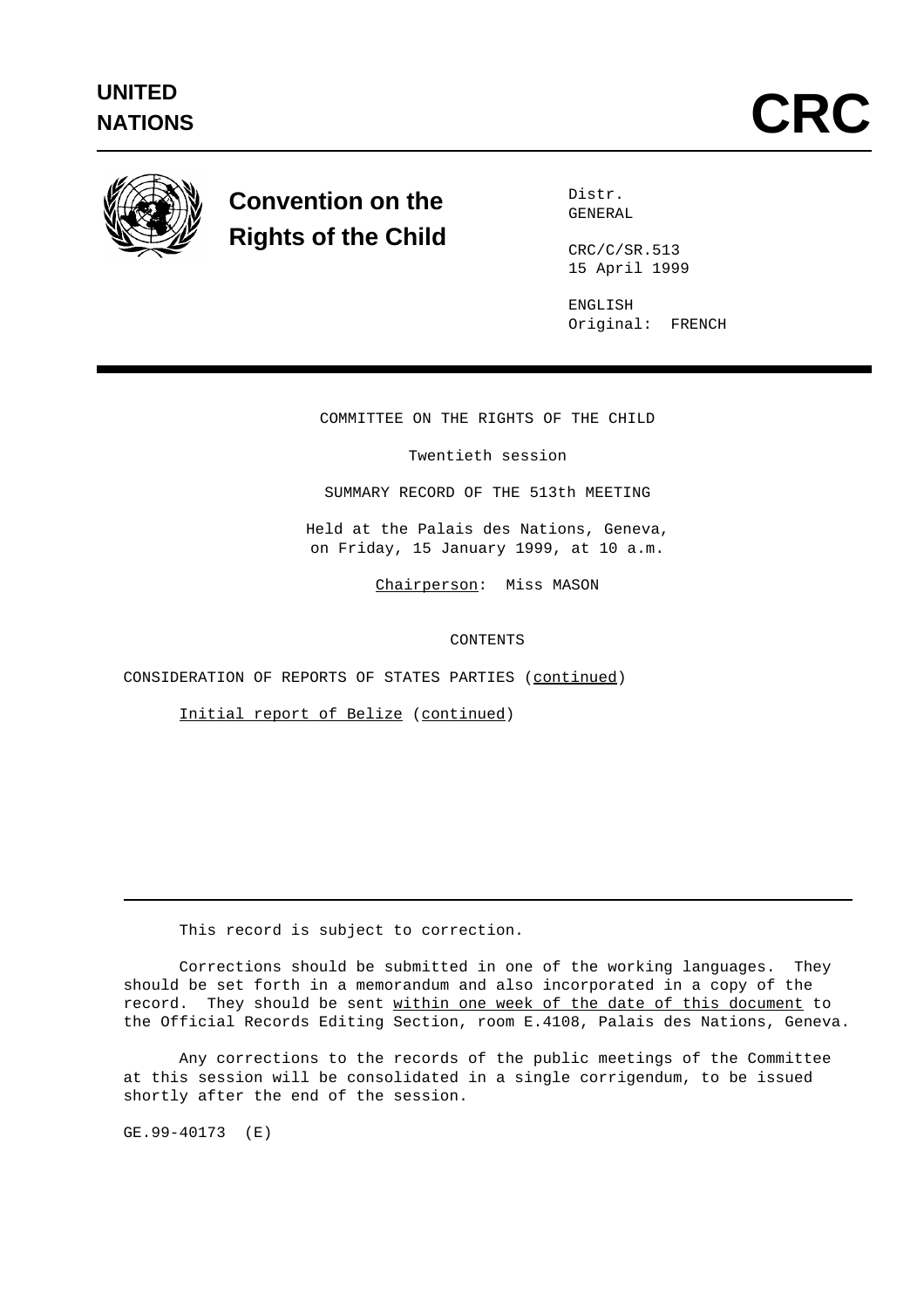## The meeting was called to order at 10.15 a.m.

CONSIDERATION OF REPORTS BY STATES PARTIES (agenda item 4) (continued)

Initial report of Belize (continued) [CRC/C/3/Add.46; CRC/C/Q/BELI.1 (List of Issues); written replies by the Government of Belize to the questions on the List of Issues (document without a symbol distributed in the meeting room, in English only)]

1. At the invitation of the Chairperson, the members of the delegation of Belize resumed their places at the Committee table.

2. Mrs. MOKHUANE said it was her understanding that evaluation visits to children's placement centres were only conducted in certain cases. It seemed there were no visits when children had been placed with their consent for psychiatric reasons; she would like to know why. The high suicide rate among young people, especially girls, was largely due to family problems, and she asked whether specific programmes had been set up to resolve them. She inquired about the methods used by young people to commit suicide and asked whether they had access to firearms. She was also concerned by early pregnancies and their consequences for the schooling of teenage girls, and asked whether there were studies and programmes concerning contraception for young people and whether the Government intended to take measures to prevent pregnant girls from being excluded from the educational system.

3. Mr. DAKERS (Belize) said that the latest figures available, which had been collected at the Lima Conference, indicated that slightly less than 50 per cent of infants under the age of three months were breastfed, but as the surveys which had produced those figures had been based on samples with low representativity, the actual figures were probably much higher. Prior to 1991, a very active NGO, Breast is Best, had been instrumental in attaining figures in the order of 75 to 80 per cent, but it had had to stop work for lack of financing and the promotion of maternal breastfeeding had become the responsibility of the Government, which required funds to carry out a comprehensive study. Despite the efforts made, none of Belize's hospitals met the conditions required to be labelled a "Baby-Friendly Hospital", although one was quite close. An up-to-date and comprehensive study on the incidence of HIV/AIDS among young people was also badly needed. According to the figures gathered for the Lima Conference, from 1986 to 1996 494 persons had contracted HIV and 196 persons had contracted AIDS. Most were in the 15-34 year age group. A multisectoral working group was currently working on a policy to combat HIV/AIDS, on the basis of opinions sought from different population groups. According to a 1993 study, less than half of sexually active women used contraception.

4. The UNICEF-sponsored project on education for parents and society was intended to raise awareness of children's rights not only by parents, but by other key figures of society who would in turn raise the awareness of the rest of the population. The project had first been launched among the rural communities in the Belize district and had recently been extended to the most disadvantaged district in the country, Toledo.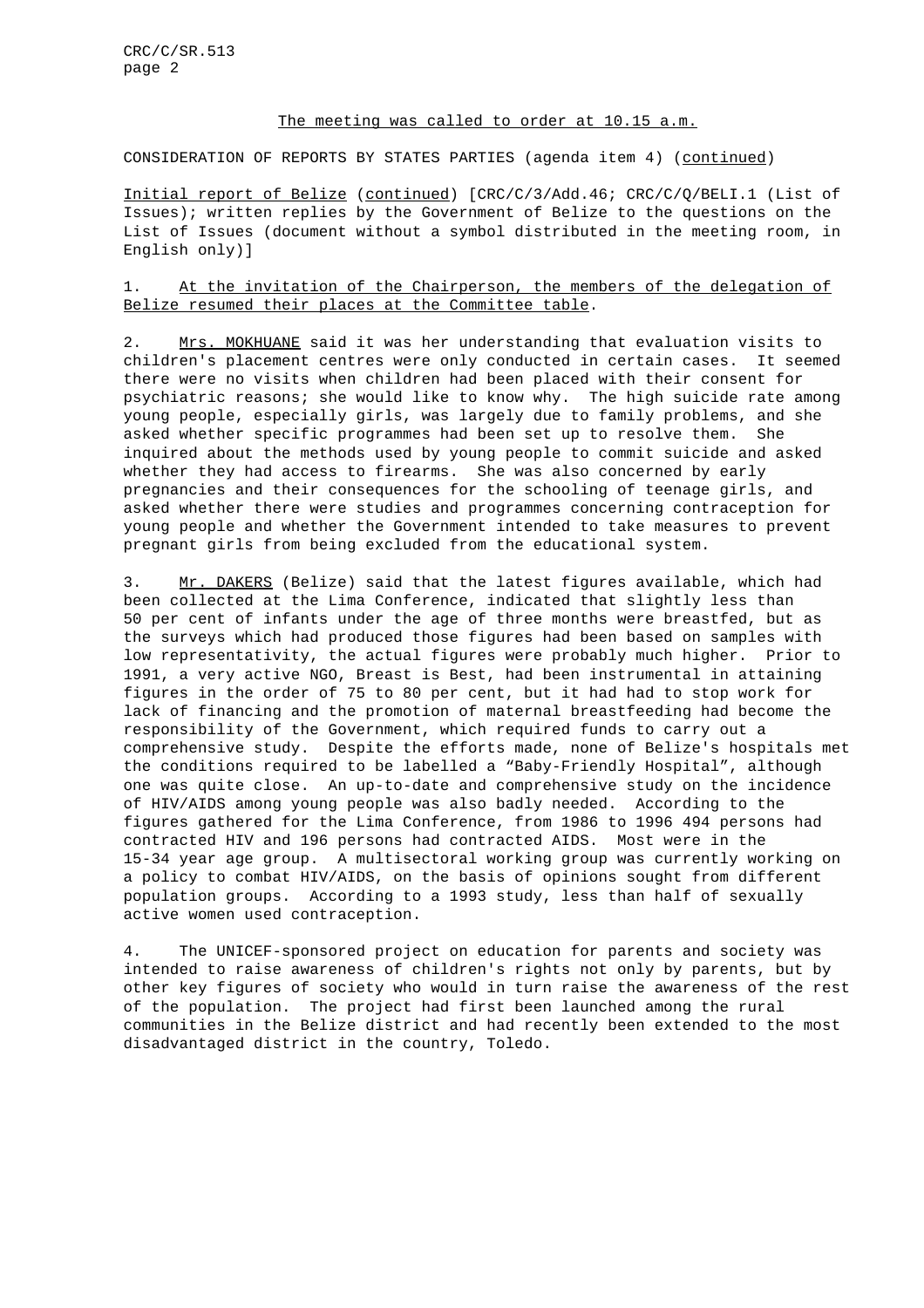5. Ms. SHOMAN (Belize), replying to a question on paragraph 28 of the report, said that working children were exceptions to the rule whereby child labour was prohibited. The Government was aware of problems regarding recovery of maintenance, which was particularly difficult when the parent responsible for maintenance left the country, and of the need to ratify the 1973 Hague Convention on the recognition and enforcement of decisions relating to maintenance obligations. However, the Families and Children Act was a step in the right direction. Maintenance had been limited to US\$25 per week prior to the Act, and the non-payment of such a modest sum had not been sufficient to justify bringing charges. The amount of maintenance to be paid was now set in terms of parents' means and obligations.

6. Concerning early pregnancies, since the 1970s one of the principal Catholic establishments had been arranging for young women to resume their studies after having a baby, but it was still the only one to do so. Teenage girls who had had babies were generally considered to have become adults, and they were offered vocational training rather than the possibility of resuming their studies. The Ministry of Education was working to improve that situation. No customary practices harmful to children other than corporal punishment existed in Belize. Informal adoption, on the other hand, was part of the culture of Belize, like other Caribbean countries, and financing was needed to begin studies on that question.

7. Mr. DAKERS (Belize) denied that there was a high suicide rate among girls in Belize. That might have been so at the time the report was drafted, but suicide was no longer a major problem. Concerning nutrition, he again regretted the lack of recent data. The latest information available dated from 1991. At the time, 44 per cent of children suffering from diarrhoea had been receiving oral rehydration therapy. The situation had doubtless changed over the years, and a comprehensive study was needed. The Ministry of Health had contacted the Statistics Department to that end, but resources were lacking. It was reported that 15.4 per cent of children had retarded growth. The children most severely affected generally lived in the Toledo district, rural areas and Maya communities. Malnutrition reportedly affected 30 per cent of all children, and obesity 15 per cent. Concerning pre-school education, he said that day care and nursery school coverage had unfortunately dropped from 30.9 per cent in 1990 to 24 per cent in 1996. The austerity measures had forced the State to privatize nearly all State-run establishments, and many had closed as a result. The children's poor preparation at the pre-school level had brought about a rise in the repeat rate at the first-grade level, a problem which needed to be resolved. With regard to raising religious leaders' awareness of health issues affecting young people, some recommended practices did at times create friction, but the Church did not put up a strong resistance on the whole. Regarding violence, he cited the establishment of a special unit within the Ministry of Human Development to deal with violence in the family. There was also an urban violence problem due to rival gangs, imported from the United States. A programme established three or four years earlier to provide young unemployed people with basic knowledge and vocational skills had yielded encouraging results, but a comprehensive study was still needed.

8. Ms. BALDERAMOS GARCIA (Belize) said that despite the drop-out rate due to early pregnancies, girls remained in the majority in the educational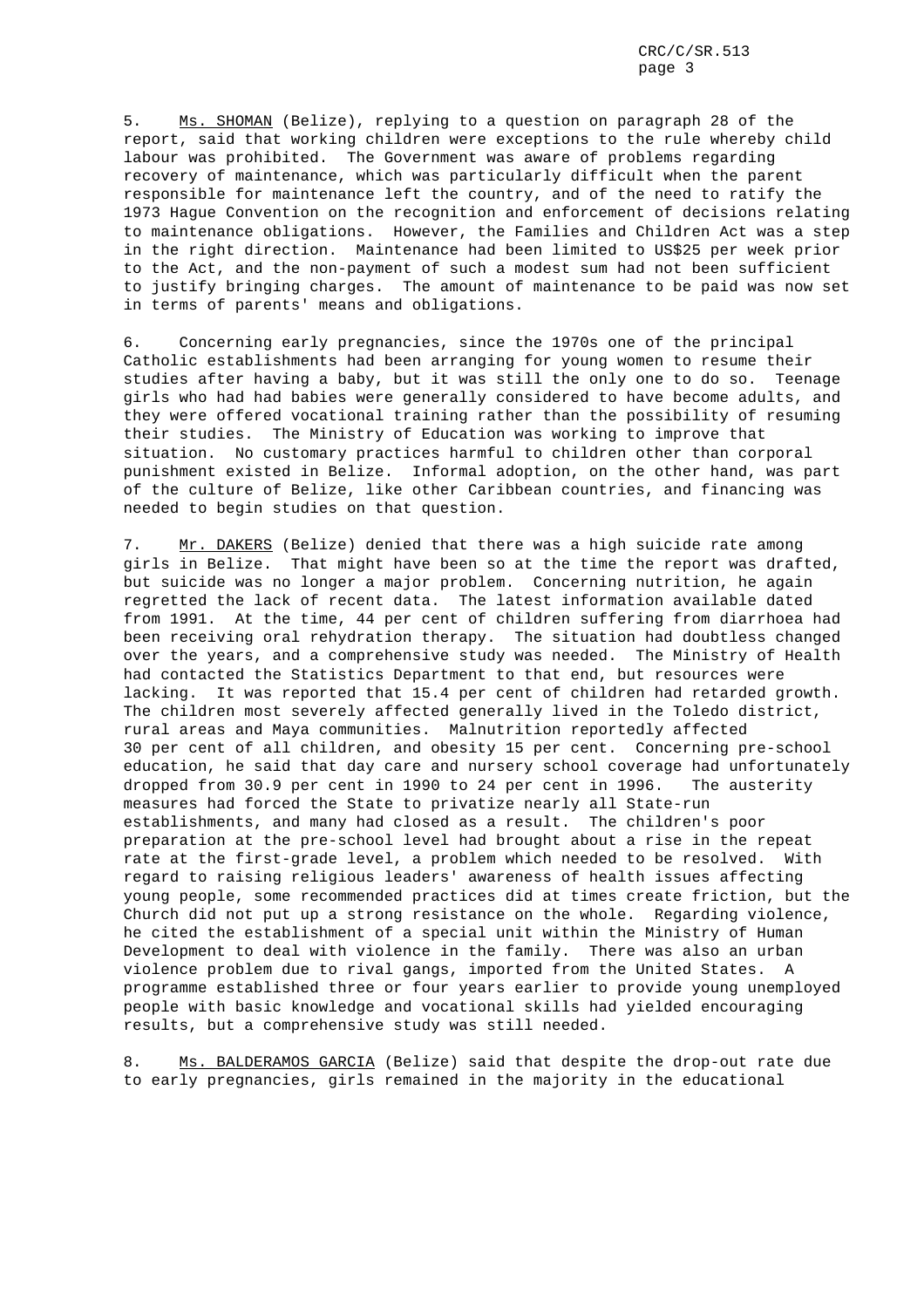system. For example, 65 per cent of university students were female. There were more young men loafing in the streets than studying at university. For that reason a centre had been established specifically to provide teenage boys with elementary education and basic vocational skills.

9. Ms. SHOMAN (Belize), replying to a question by Mr. Kolosov, explained that young Belizeans who were deeply attached to firearms were often the children of Belizeans who had emigrated to the United States. Unable to deal with their sudden material prosperity, far away from their cultural roots, such young people joined armed gangs in an attempt to provide themselves with a semblance of family. When they became undesirable in the United States, they were expelled to Belize, where they reproduced those patterns of violence. That was a serious problem which required a multidisciplinary approach: educational, hygiene-oriented, cultural, economic and financial.

10. Replying to a question by Ms. Karp, she said that until relatively recently, the names of child victims of sexual abuse had been published in the newspapers. That practice, which had been sharply criticized by the NGOs, was now prohibited by the Domestic Violence Act. The courts unfortunately did not have the technology to enable children to testify outside the room where the proceedings were taking place. Thus, child victims of sexual abuse were all too often brought face to face with their torturers, which explained why some parents preferred not to place their children in such situations. The authorities were aware of the need for a change in that area.

11. Mr. DAKERS (Belize), replying to a question about assistance for abused children, referred to the Family Services Division, a team of social workers within the Ministry of Human Development in charge of resolving problems of domestic violence and child abuse. NGOs, in particular the National Organization for the Prevention of Child Abuse, were also active in that area. Thus structures did exist, although their scope and quality were unfortunately still insufficient, especially in the rural areas. Staff training had been improved, but the Government would continue its efforts. With regard to the treatments available for children suffering from psychiatric problems, the number of certified psychiatrists and psychologists was admittedly seriously insufficient. The training involved consisted of a lengthy university course, and the remuneration which specialists received did not provide them with a sufficient incentive to practise in the country.

12. Replying to a question concerning the use of contraceptive methods by Belizean adolescents, he said that statistics indicated widespread use of contraception, even among children with religious backgrounds. However, there was a high adolescent pregnancy rate, and the Government would have to raise awareness among young people, both male and female, of the difficulties which early pregnancies presented.

13. The CHAIRPERSON invited the members of the Committee who so wished to put any final questions to the delegation.

14. Mr. FULCI thanked the members of the delegation for their thorough and detailed replies. Mindful of the need for high-quality education for children, the Committee was deeply concerned at the problems of malnutrition, overcrowding, absenteeism and lack of textbooks and classrooms with which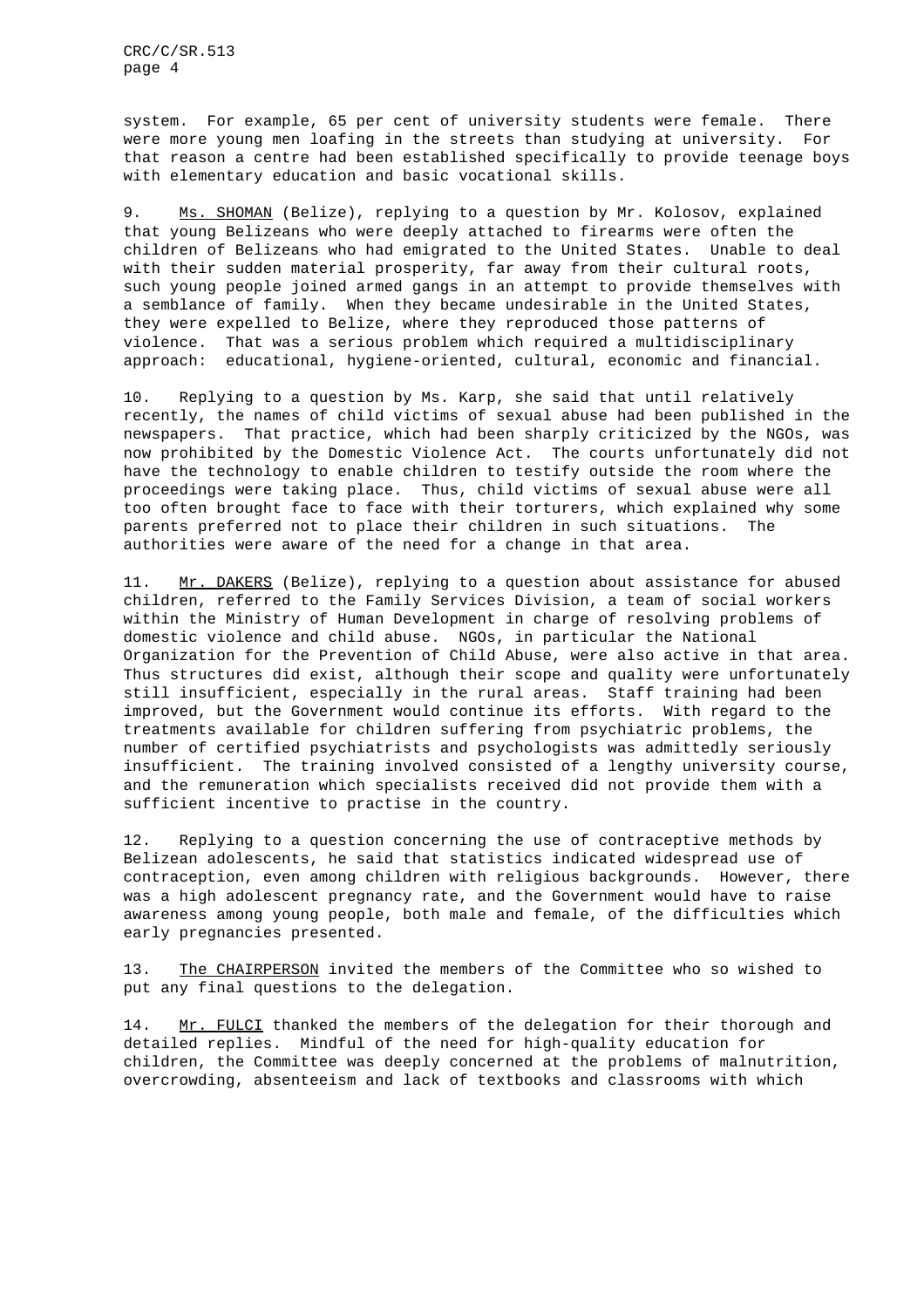Belize seemed to be struggling. What exactly was the situation? Was the Government aware of the importance of education to the country's future?

15. The authorities acknowledged that greater efforts must be made to enforce the provisions of the Labour Act concerning child labour more fully (report, para. 294). In that connection, he inquired whether they had considered ratifying ILO Convention No. 138 concerning Minimum Age for Admission to Employment.

16. Ms. SARDENBERG said that the authorities should give high priority to all education-related issues, as the school environment provided the ideal context for preparing children for adult life and teaching them the principles set forth in the Convention. Given the lack of recreational, cultural and sports facilities, the Committee recommended that Belize should consider intensifying its cooperation with UNESCO. By improving the quality of education and learning materials, the authorities would be taking a major step towards resolving other problems faced by young people.

17. She asked whether sexual tourism was practised in Belize. Were there labour inspection mechanisms, and what had been the results of the survey on child labour in Belize conducted in cooperation with ILO? What were the results of the technical cooperation programmes established with the Centre for Human Rights and the projects undertaken in cooperation with UNICEF?

18. Ms. OUEDRAOGO noted that the right to education was the principle which had received the most votes in a children's vote on the provisions of the Convention, and asked what measures had been considered to address that concern. Education in Belize was not really free; parents of primary- and secondary-school children still had to buy school supplies, and some schools even asked for a contribution towards school fees. How did the Government ensure that children from disadvantaged families received an education, especially at the primary level, and how did it prevent children from dropping out of school? As in numerous developing countries, many children were not enrolled in the school system, despite the existence of legislation on compulsory education. Was there a programme for the education of children under 14 years of age? In any event, closer cooperation with UNESCO would certainly help the Government of Belize to improve educational conditions in the country.

19. She asked whether the authorities had considered exchanging experience with other countries which had managed to resolve the problem of overcrowded classes. With regard to religious instruction, which was virtually compulsory, she asked what steps had been taken to give effect to the rights laid down in article 14 of the Convention on freedom of thought, conscience and religion.

20. How did the educational system provide for the child's participation in the decision-making process? How was the child's opinion taken into consideration within the family? Did the schools involve parents in decisions concerning their children?

21. The Committee was concerned at the fact that the Ministry of Education's School Rules provided for corporal punishment as a last resort and in a way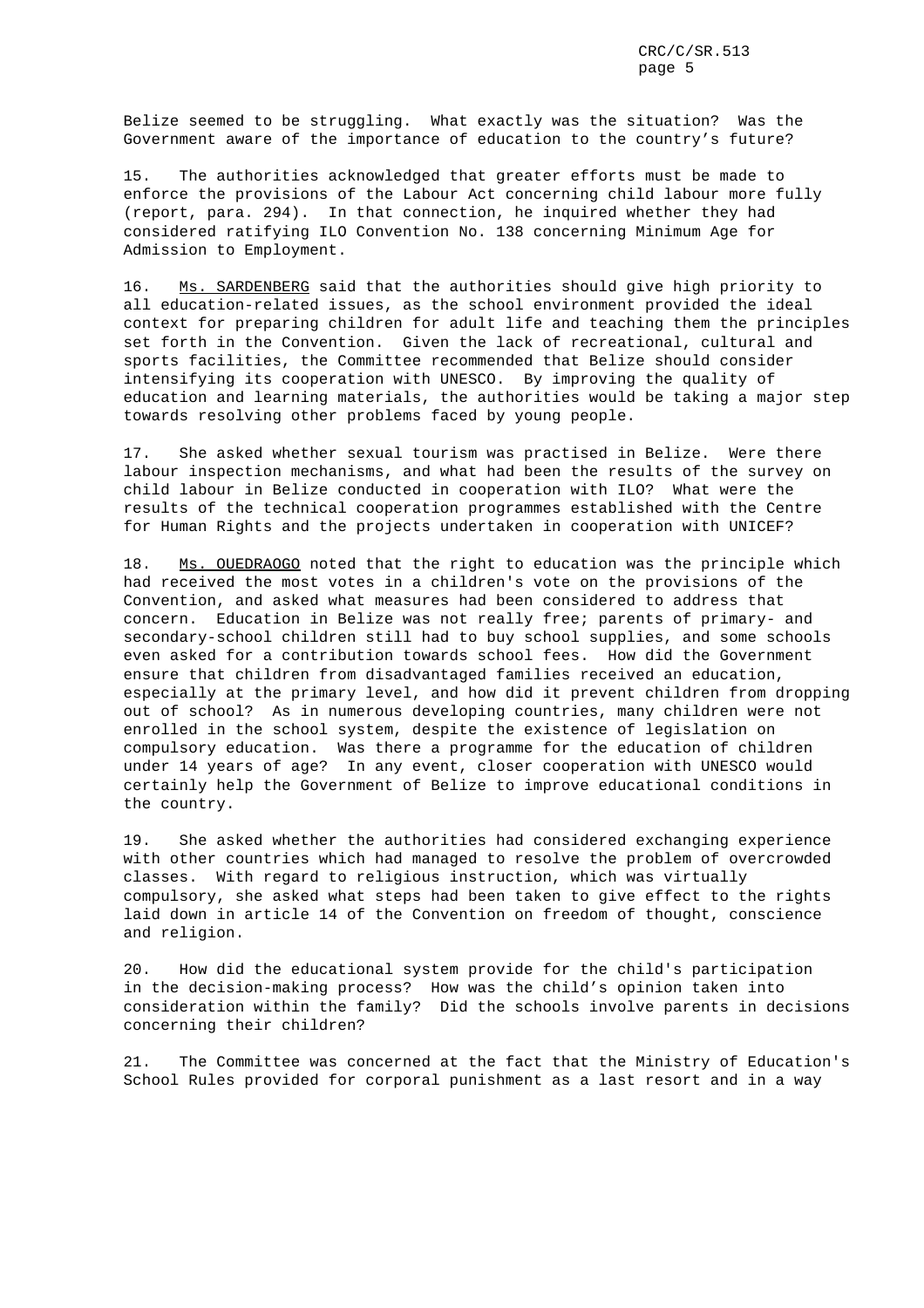CRC/C/SR.513 page 6

that would not cause bodily harm to the student. That limit was very difficult to respect, and she urged the authorities to take the necessary steps, in the framework of the programme to combat violence, to abolish corporal punishment in the schools.

22. Mr. RABAH asked whether street children were assisted by government agencies or by NGOs.

23. There was a contradiction between the legislation on juvenile offenders, which stipulated that people under 16 years of age were to be kept apart from adult offenders except when jointly charged with adult offenders [report, para. 272 (b)], and the obligation to ensure confidentiality of the trial. How were juvenile offenders in police custody or detention treated? The Committee would like to know whether there were special institutions for them, what types of sentences minors served and whether alternative sentences were possible. Were educational and social services available in the prisons and specialized institutions?

24. Referring to paragraph 276 of the report, he asked how the courts fulfilled their obligation to obtain information concerning the juvenile's conduct, home life, school records and medical history, who was responsible for collecting that information and what type of training they had received.

25. Ms. PALME asked whether the authorities exercised supervision over refugee children working on the banana plantations. She joined other speakers in recommending that the authorities should ratify ILO Convention No. 138 on the Minimum Age for Admission to Employment.

26. She asked whether the Belize authorities were cooperating with neighbouring countries to eradicate child sex abuse and trafficking in children and whether the policies they designed to that end took into account the Agenda for Action of the World Congress against Commercial Sexual Exploitation of Children, held at Stockholm in 1996.

27. The report stated that the infant mortality and maternal mortality rates were very high in the regions with indigenous minorities. It would be interesting to know what the Government was doing to correct that situation and whether it was considering cooperating with UNICEF to bring down those rates.

28. Mr. KOLOSOV noted that paragraph 311 of the report stated that the minimum age for national service should ideally be set at 18 years, but at the very least at 16 years. He strongly encouraged Belize to set the age at 18 years rather than 16. He would also like to know whether young Belizeans served in the armies of neighbouring countries.

29. Ms. KARP asked, in connection with the campaign against HIV/AIDS, whether there were sex education classes in the schools, whether the students were screened for AIDS and who cared for children whose parents had died of AIDS.

30. Regarding juvenile offenders, it would be useful to know whether the Government was considering raising the age of criminal liability, whether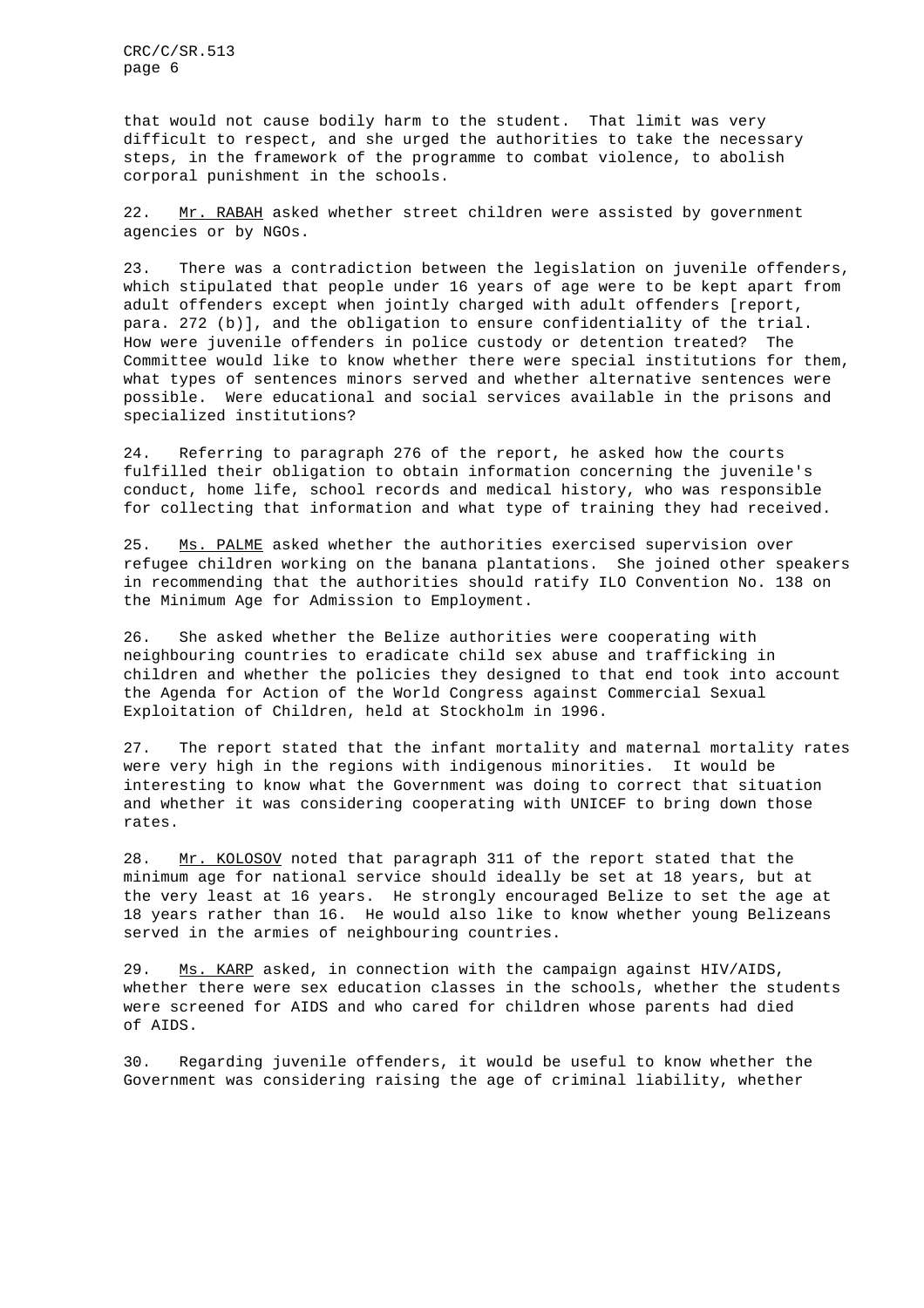there was a correlation between the school drop-out rate and juvenile delinquency, how many minors were currently in detention and whether they were entitled to free legal assistance. It was unfair for the time spent by a juvenile offender in a certified institution to be longer than the sentence he would have served in prison. Lastly, there should be a law prohibiting corporal punishment in the family and the schools and a campaign against such practices should be organized.

31. Ms. MOKHUANE asked why some parents of intellectually hindered children did not send their children to the establishments provided for them, whether the early stimulation and rehabilitation services in the home which were available for children with developmental delays were effective, whether there was a national screening programme for children with attention disorders and whether there were a sufficient number of recreational facilities and playgrounds.

32. The CHAIRPERSON asked whether teachers were adequately paid in comparison with the rest of the civil service, what measures were taken to improve their skills, which according to the report (para. 222) were relatively weak, whether legal assistance was available, in particular for recovery of maintenance, and whether studies had been conducted on the problem of street children and possible measures to correct it.

33. Ms. OUEDRAOGO asked what measures were being taken to combat alcoholism and drug addiction among teenagers.

34. Ms. PALME asked whether the Government attached much importance to sport, which in her opinion provided distraction from violence and an excellent means for young people to develop their personalities.

35. Ms. SHOMAN (Belize) said that the schools emphasized physical education and sports, especially football and basketball, in particular at the primary school level.

36. There was a legal aid centre, which was run by the bar association but which unfortunately had extremely limited resources at its disposal. In 95 per cent of cases involving young offenders, the young person did not have access to the services of a lawyer.

37. Likewise, people could rarely afford to hire a lawyer where recovery of maintenance was concerned. It should be noted, however, that the children's courts had various means of ensuring recovery of maintenance and could at times order the seizure of the assets of a person owing maintenance.

38. The Government would take into account the Committee's comments regarding the raising of the age of criminal liability. It agreed to set the age of conscription into the armed forces at 18 rather than 16. She noted that the Belizean army, which comprised only 1,200 members, was a strictly volunteer army as yet. To the delegation's knowledge no Belizean youth had ever joined the armed services of a neighbouring country.

39. The problem of the traffic in children and sexual tourism did not arise in Belize.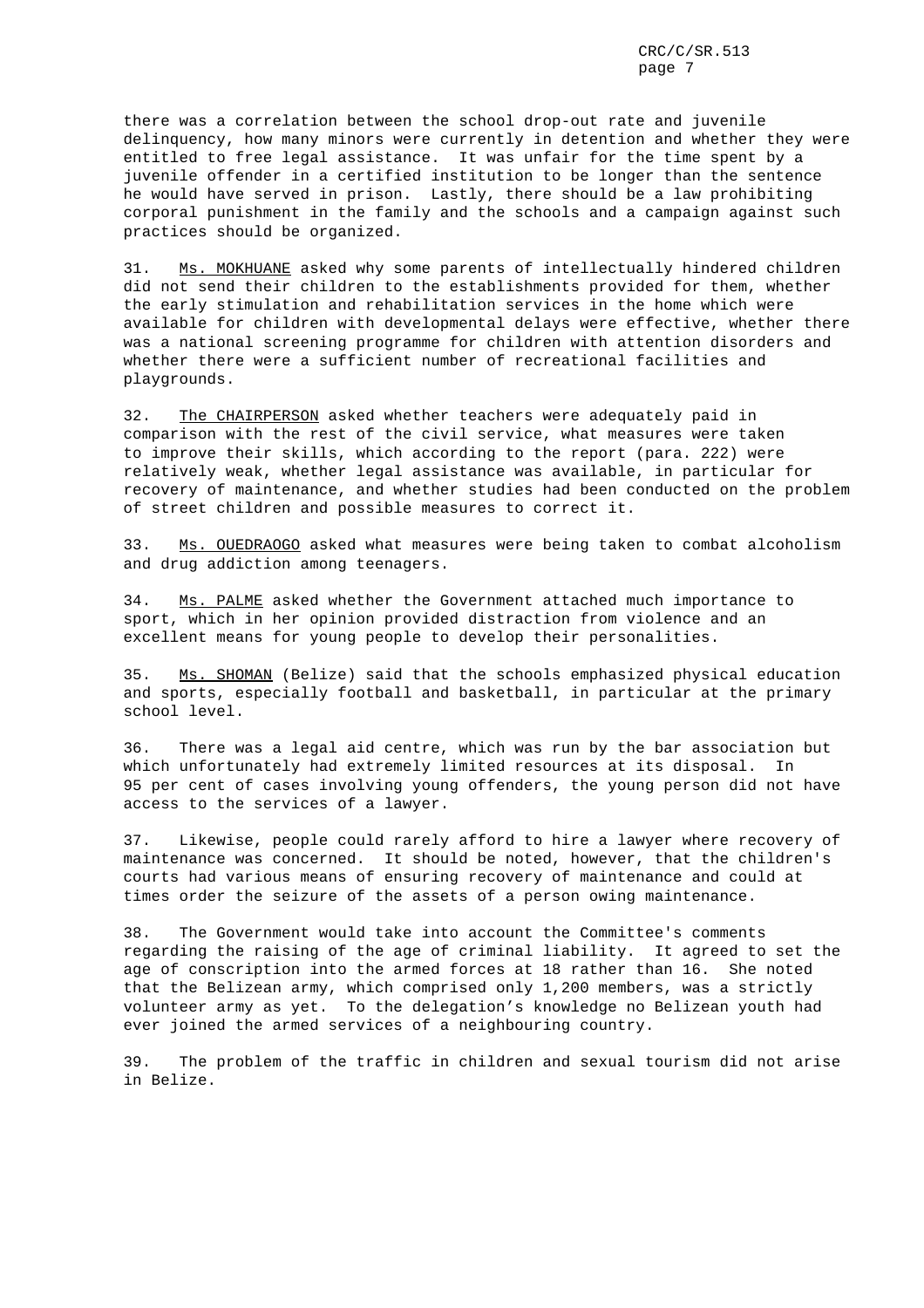CRC/C/SR.513 page 8

40. Regarding the administration of juvenile justice, the Government was well aware of the fact that much remained to be done in order to bring Belizean legislation into conformity with the Convention. It badly needed technical assistance in order to do so. It would appreciate assistance from experts with a sound knowledge of the country and its laws in preparing all the necessary reforms.

41. Young offenders under 16 years of age being held in police stations were never kept in the same area as older offenders. The Government would be extending that rule to young people from 16 to 18 years of age, as incidents had occurred where young people in police custody had been ill-treated by older detainees.

42. Parents were entitled to be present when their children were questioned by the police. Police officers who did not respect that right were liable to administrative sanctions.

43. Young detainees were entitled to vocational training, psycho-sociological assistance and assistance for reinsertion on leaving prison, in particular through apprenticeship contracts.

44. Regarding freedom of religion, parents who sent their children to denominational schools were entitled to request that the children not attend religious instruction classes.

45. The Government would take all the necessary measures, within its budgetary limitations, to see that Belize ratified ILO Convention No. 138 as soon as possible.

46. Ms. BALDERAMOS GARCIA (Belize) acknowledged that there had been serious violations of the fundamental rights of migrant workers in the "banana belt". Their situation was improving, thanks to trade-union activism and national and international reactions. One of the achievements on which the new Government could pride itself was the integration of migrant workers' children into the school system. With assistance from a private school-canteen association - as it lacked the necessary resources - the Government was endeavouring to help the primary schools establish school meal programmes in the poorest neighbourhoods, where children had learning difficulties simply because they went to school on an empty stomach.

47. Mr. DAKERS noted that the data in the report were already five or six years old. In the interim, the Government of Belize had undertaken a very ambitious primary education project in cooperation with the World Bank. More and more teachers were being trained, not only at the primary but also at the secondary level. The situation was not therefore as bleak as Mr. Fulci might think. Regarding cooperation with international partners, referred to by Ms. Sardenberg, he pointed out that the school-canteen association referred to by Ms. Balderamos García had been founded by the wife of the British High Commissioner at the time. It had since become a full-fledged non-governmental organization. The British High Commission Office, through the Voluntary Services Overseas Programme, was providing assistance in prison reform and alternatives to detention measures. An international conference of experts on reforming the juvenile justice system was being planned in Belize. It was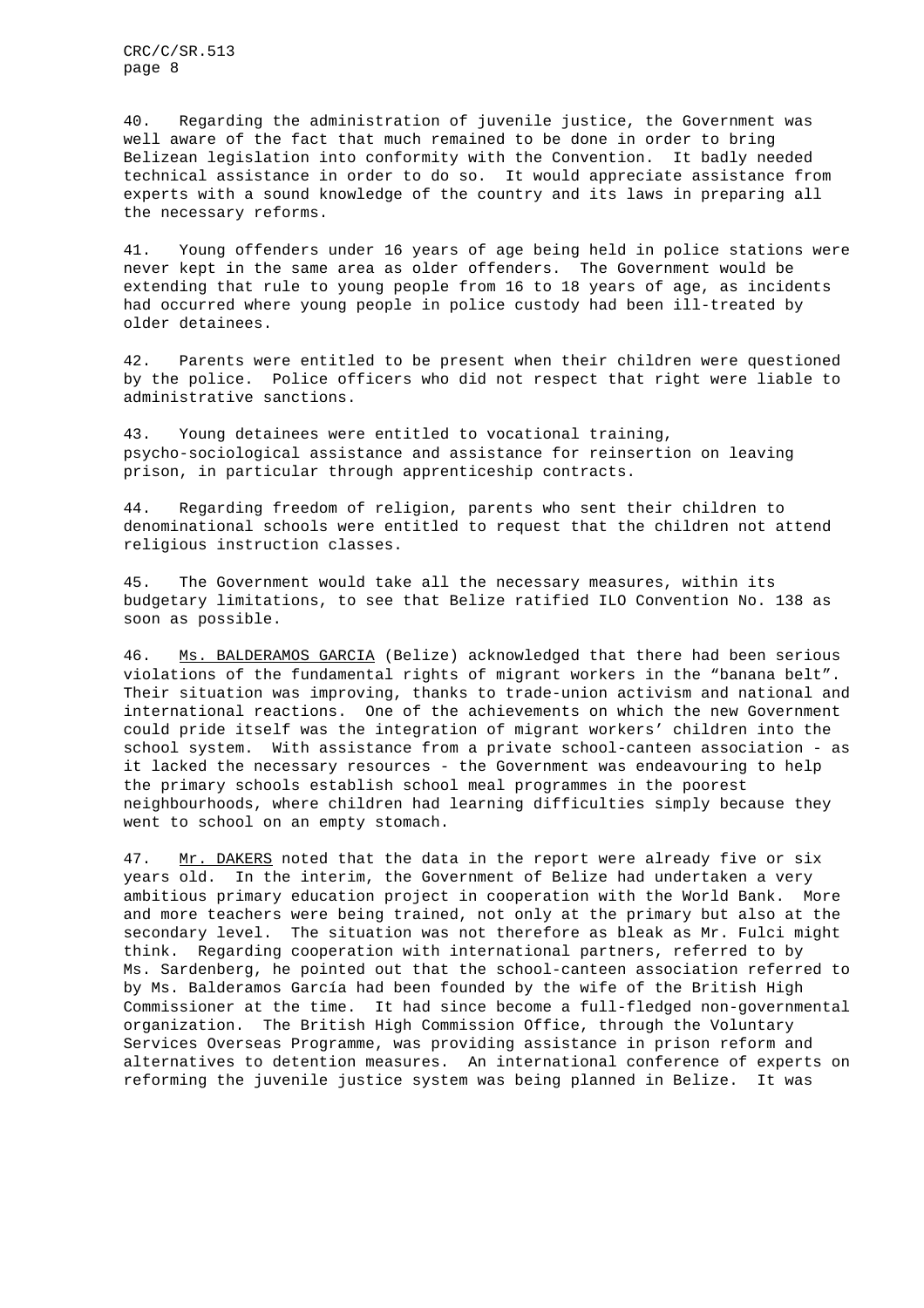hoped that the conference would find solutions to the problem of overcrowding in prisons and the excessively high number of young people who had served time in a penal institution.

48. Regarding the steps being taken to guarantee the right to education, it should be noted that the budgetary allocation for education had always been the highest one in the social sector, even in times of economic crisis. Innovative measures had been taken to make the best use of school facilities by adjusting schedules to allow as many children as possible to attend school despite the lack of classrooms and teachers. Schools were grouped in such a way as to enable three or four neighbouring communities to pool their resources. In some cases that generated transport costs, but the quality of education was much higher. In addition, as the best teachers tended to prefer working in the city rather than in the countryside, the Government had established a system of incentives (improved staff housing, transport facilities) to make the rural areas more attractive.

49. The members of the Committee had made repeated references to "street children" in their comments. In Belize that term meant children who roamed the streets during the day instead of going to school but all of whom went home at nightfall. No children in Belize slept in the street at night. The children in question were neglected by their parents or the adults who had custody of them because the latter worked or were incapable of caring for them. As they all had a home, they could not be regarded as "street children".

50. There were mechanisms at all levels of the education system in Belize for involving children in decision-making, such as student councils. Regarding their involvement in decision-making within the family, he noted that Belize was a multicultural society and that the degree of involvement in decision-making was largely a function of the cultural standards of the ethnic group in question. Studies had shown that the level of interaction and the mode of decision-making in each ethnic group often reflected the particular traditions of the group concerned. It was therefore impossible to generalize, especially as the principal ethnic groups were far from homogeneous themselves.

51. Disabled children and parents' attitudes towards them was admittedly an area in which much remained to be done. The United Nations Decade of Disabled Persons had given rise to many events in Belize, but that had not had a significant impact on parents' behaviour. With the help of a few NGOs the Government was working to bring about a change in attitudes and to train better-qualified staff. Efforts were being made to shed the old system, which had aimed at integrating children into the community through placement in institutions. Solid achievements had been made in early detection and evaluation of disabilities. However, less than 50 per cent of disabled persons currently had access to specialized services. Thus coverage needed to be expanded, and the only way to do so was by improving the working conditions of health professionals. There was a Special Education Unit within the Ministry of Education, which worked closely with the Disability Services Division of the Ministry of Human Development. The Unit included specially-trained itinerant teachers who gave classes to disabled children in both urban and rural areas. Despite the efforts of the Ministry of Education,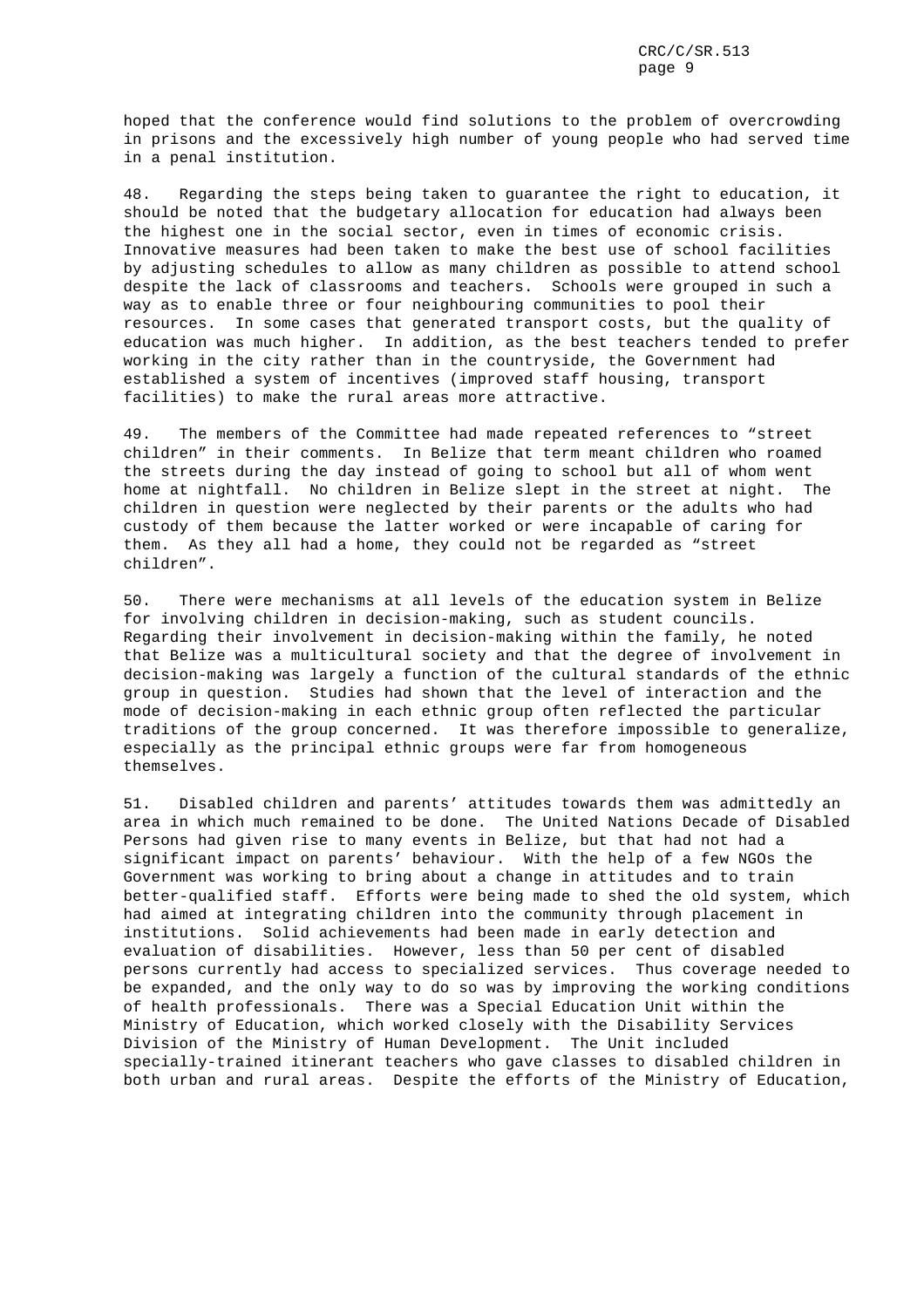there were unfortunately far too few of them. In the districts, some teachers already working in a school received special training to help children with specific difficulties.

52. It might be said that boys were currently favoured where recreation was concerned, especially in the area of sports (football and basketball). The Ministry of Women's Affairs was working to develop better-structured programmes for girls. Paradoxically, Belize had been famous for its women's softball teams in the 1950s and 1960s.

53. Ms. BALDERAMOS GARCIA (Belize) said that prevention of accidents, in particular road traffic accidents which were a leading cause of death for young people, was one of the Government's main concerns. Orders had been issued making it mandatory for motorcyclists to wear helmets (as unbelievable as it might seem, that had not previously been the case). Action to combat AIDS, which was extremely difficult to implement, had made it necessary to establish a national plan of action and design an actual strategy. A task force already in operation had broadcast radio spot announcements encouraging young people to protect themselves and to avoid promiscuity. However, a comprehensive approach involving both the Government and society at large was needed to cope with the problem. The Government, for its part, had the political will to make further progress.

54. Mr. FULCI congratulated the delegation of Belize on its clear and frank replies, as quality of information rather than quantity was what counted. He recommended that the Government concentrate on children's health and education: in doing so, it would be acting in the best interests not only of the child, but also of the country, whose most precious asset was its children.

55. The CHAIRPERSON, summarizing the Committee members' comments on the report under review, said she hoped that the installation of a new Government would mean hope and progress for the children of Belize. Fresh ideas at the national level, together with ideas and recommendations from the Committee, could not fail to be beneficial for Belizean children. The Committee hoped that the commitments made by the delegation of Belize in the meeting room would be all kept; it welcomed the fact that the members of the delegation had included a minister. Of course, it did not expect all the commitments to be carried out simultaneously, and it was aware of the need for the Government to establish priorities. That having been said, children must be the central concern in the short, medium and long terms.

56. As the members of the Committee had repeatedly stated, reporting should not be regarded as a purely bureaucratic exercise. The delegation should bear in mind that reporting was a continuous process and that it would be returning in five years to explain how the Committee's recommendations had been implemented.

57. The Committee was pleased to learn that the Government intended to embark on legislative reforms to fulfil its obligations under the Convention. Some members had felt that Belize should ratify some of the more important human rights instruments which had a direct impact on respect for the rights of the child. Others had cited the multiplicity of national mechanisms and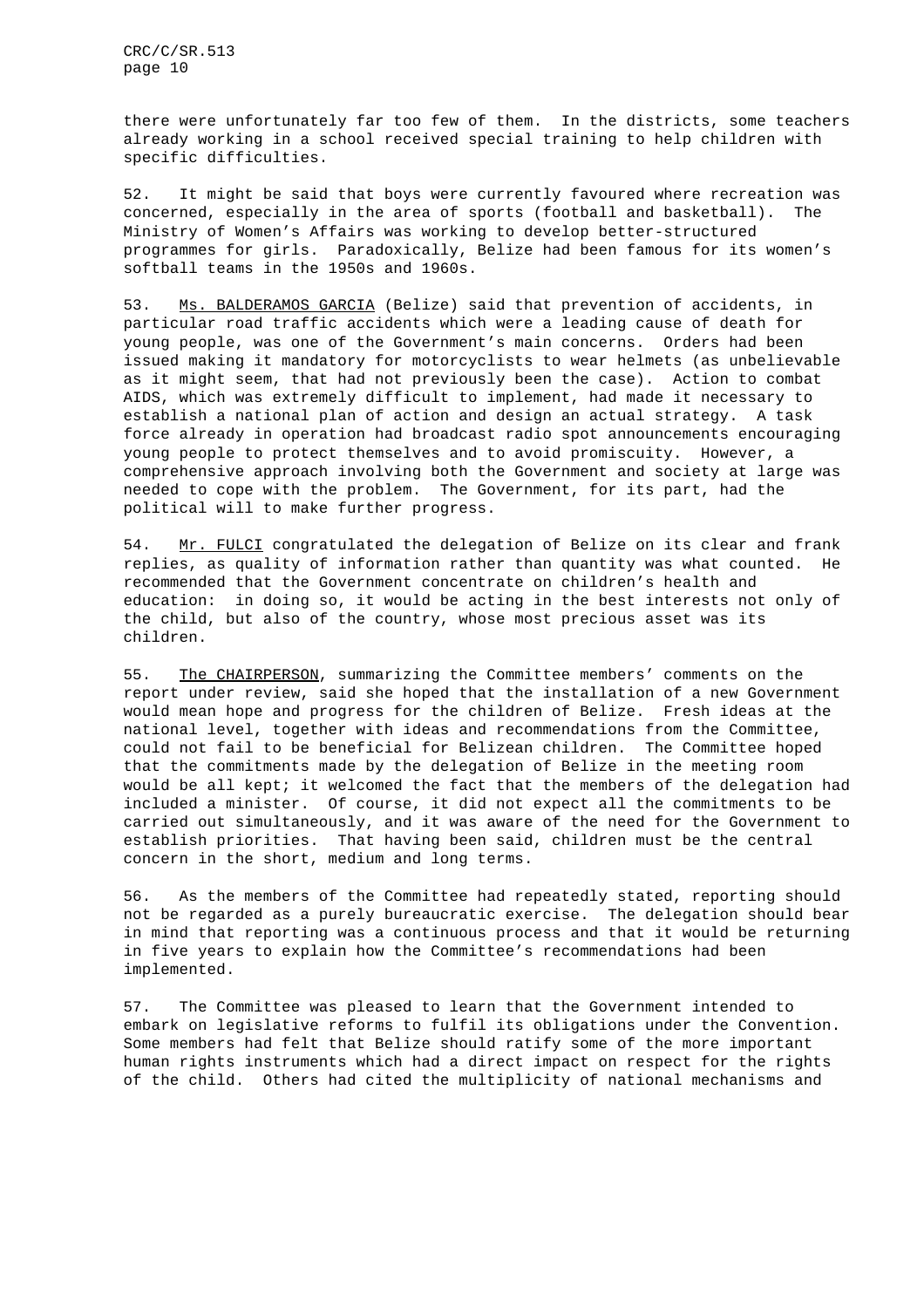the need for coordination among them, in particular the introduction of mediators to help process children's complaints and concerns. In-service training should also be provided for specialists working for and with children.

58. Further study should be given to data collection, which was the means for identifying and defining problems and resolving them successfully.

59. The Committee could never repeat enough that the age of criminal liability and the age of marriage, in particular, were too low in Belize.

60. Greater attention should be paid to the general principles of the Convention, in particular the question of the best interests of the child. Although Belizean children appeared to be well informed of their right to participate, which they did at certain levels, they should be able to do so in their homes, cultural traditions notwithstanding.

61. It had been pointed out that there was a great temptation to believe that the inclusion of civil rights and fundamental freedoms in the Constitution meant that children enjoyed them automatically. That was not the case, and the situation of children with regard to rights and freedoms specifically needed to be examined.

62. Concerning family environment and alternative care, the Committee had been particularly concerned with adoption, especially international adoption, the situation with regard to informal adoption and their consequences for children in such situations, in particular children whose mothers had emigrated and left them in the care of close relatives or society at large. Regarding registration of births, the Government might consider establishing a body of itinerant registrars, as it had done for teachers, in order to reduce the number of newborns who as adults would not be entitled to the services which everyone should have.

63. There could not be free compulsory education at the elementary level if everyone did not have access to it. Without changing the current programme, the Government might improve certain aspects such as the supply of textbooks. It was also very important for children to be able to relax and not spend their free time doing chores.

64. Regarding sexual abuse and drug addiction, she regretted that the delegation had simply repeated the information contained in the report and had not added anything new. The Committee was therefore no closer to an understanding of those particular subjects.

65. On behalf of the members, she encouraged the new Government of Belize to continue its good work, which she was confident would improve the lot of Belizean children in the years to come.